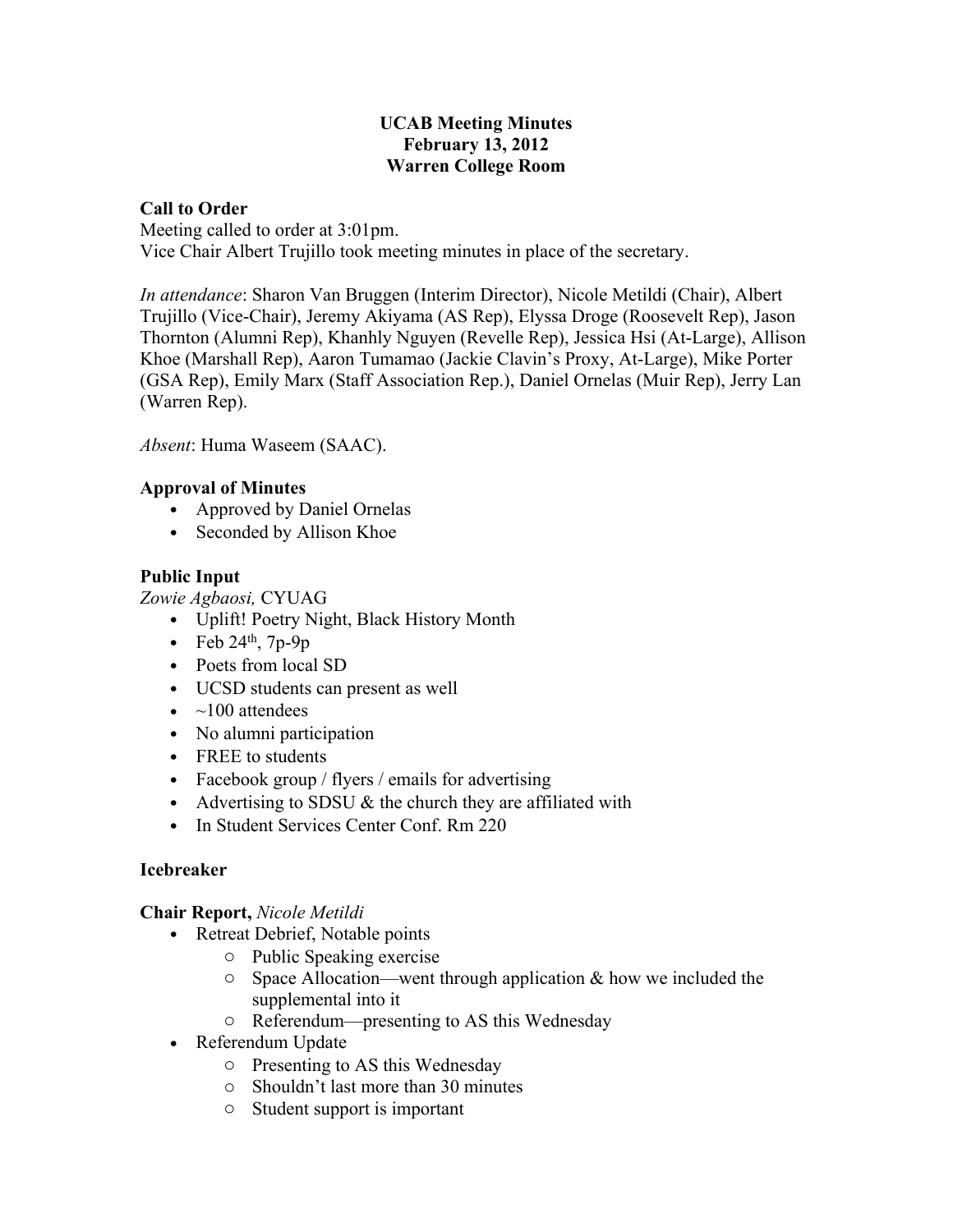• REMINDER: next meeting is on Wednesday  $\omega$  3:00p, Sixth College Room

# **Referendum Timeline**

- o Feb. 6: Referendum discussion and vote of UCAB
- o Feb. 13: Discussion and vote of UCAB (if needed)
- o Feb 17: Referendum language to AS by noon for Feb. 22 meeting
- o Feb 22: Referendum request presentation to AS; vote to place on spring ballot
- o Feb. 27: UCAB Meeting
- o Feb. 29: AS vote if still needed; last chance to approve for spring ballot

# **Vice-Chair Report,** *Albert Trujillo*

- Space Allocation
- Building Use & Office Use Guidelines
- Voted to send out the revised guidelines to campus council
	- $\circ$  12 yes
	- $\circ$  0 no
	- o 0 abstentions
- Space Allocation Application
- Voted to send application to campus council
	- $\circ$  12 yes
	- $\circ$  0 no
	- o 0 abstentions

# **Interim Director Report,** *Sharon Van Bruggen*

- Retail Survey
	- **o** Out now! Tell councils
- Hair Salon
	- $\circ$  Lease sent out today & signed
- Student Center Projects
	- o Guardian moving to smaller space
	- o Cleaning up its old space

# **Member Reports**

• No Member Reports

# **New Business**

- Tech Fee Subsidies
- *Bahai'i Club (from last week)*
	- o Requesting \$300.00
	- o Expected 300 people to go
	- o Move to approve for \$120.00 by Albert Trujillo
	- o Seconded by Jessica Hsi
- *CYUAG*
	- o Event not happening in University Centers
	- o UCAB Typically does not typically fund events not in University Centers